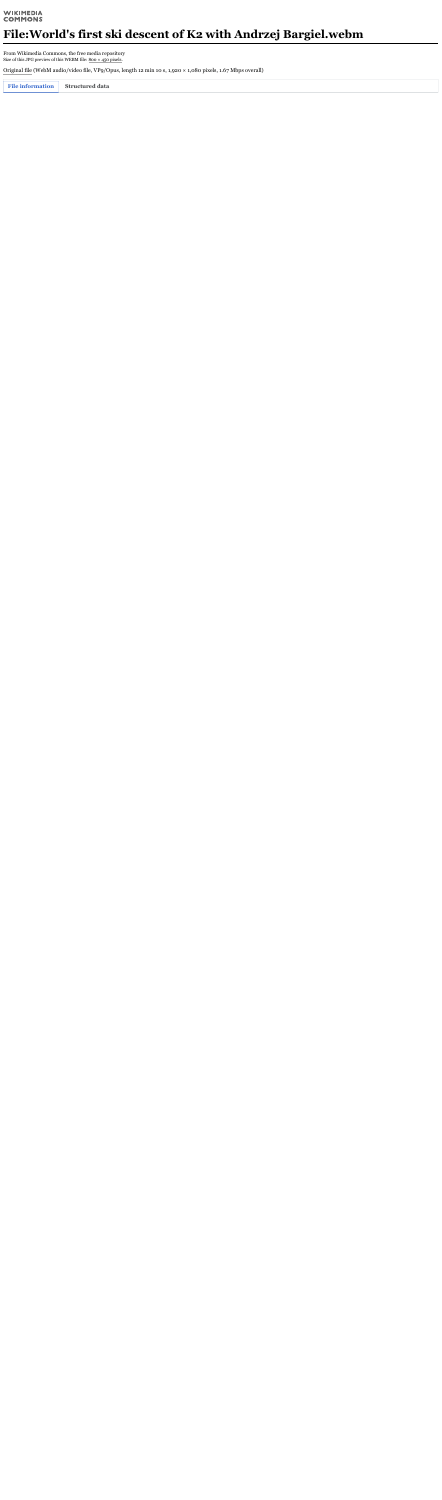Retrieved from ["https://commons.wikimedia.org/w/index.php?title=File:World%27s\\_first\\_ski\\_descent\\_of\\_K2\\_with\\_Andrzej\\_Bargiel.webm&oldid=663791780"](https://commons.wikimedia.org/w/index.php?title=File:World%27s_first_ski_descent_of_K2_with_Andrzej_Bargiel.webm&oldid=663791780)

| <b>Description English:</b> This descent will go down in history as one of the most daring descents ever made on skis. Following his solo ascent to the summit -<br>without oxygen - Andrzej Bargiel spent the next seven-plus hours getting down from the 8,611 m peak. |  |  |  |  |  |  |
|--------------------------------------------------------------------------------------------------------------------------------------------------------------------------------------------------------------------------------------------------------------------------|--|--|--|--|--|--|
| Français : Cette descente restera dans l'histoire comme l'une des descentes les plus audacieuses jamais réalisées à ski. Après son ascension en                                                                                                                          |  |  |  |  |  |  |
| solitaire jusqu'au sommet – sans oxygène – Andrzej Bargiel a passé plus de sept heures à descendre du sommet de 8 611 m.                                                                                                                                                 |  |  |  |  |  |  |
| Українська: Цей спуск увійде в історію як один із найсміливіших спусків, коли-небудь здійснюваних на лижах. Після самостійного                                                                                                                                           |  |  |  |  |  |  |
| сходження на вершину К2, без кисню, Анджей Баргель провів наступні сім годин, спускаючись з вершини 8611 м.                                                                                                                                                              |  |  |  |  |  |  |
| <b>Date</b> $22$ July 2020                                                                                                                                                                                                                                               |  |  |  |  |  |  |
| Source YouTube: Experience the world's first ski descent of K2 with Andrzej Bargiel (https://www.youtube.com/watch?v=TiGkU_eXJa8) - View/save                                                                                                                            |  |  |  |  |  |  |
| archived versions on archive.org (https://web.archive.org/web/*/https://www.youtube.com/watch?v=TiGkU_eXJa8) and archive.today (https://ar                                                                                                                               |  |  |  |  |  |  |
| chive.today/https://www.youtube.com/watch?v=TiGkU_eXJa8)                                                                                                                                                                                                                 |  |  |  |  |  |  |
| Author Red Bull Snow (https://www.youtube.com/channel/UCTtEhdlWz5erVK734-Gn0VQ)                                                                                                                                                                                          |  |  |  |  |  |  |

- **to share** to copy, distribute and transmit the work
- **to remix** to adapt the work

This file was selected as the **[media](https://commons.wikimedia.org/wiki/Commons:Media_of_the_day) of the day** for 30 June 2022. It was captioned as follows:

- **English:** This descent will go down in history as one of the most daring descents ever made on skis. Following his solo ascent to the summit without oxygen
- Andrzej Bargiel spent the next seven-plus hours getting down from the 8,611 m peak.
	- **Other languages**

*This video, screenshot or audio excerpt was originally uploaded on [YouTube](https://en.wikipedia.org/wiki/YouTube) under a CC license.* Their website states [\(https://support.google.com/youtube/answer/2797468?hl=en\):](https://support.google.com/youtube/answer/2797468?hl=en) "YouTube allows users to mark their videos with a Creative Commons CC BY (https://creativ [ecommons.org/licenses/by/3.0/legalcode\)](https://creativecommons.org/licenses/by/3.0/legalcode) license." **To the uploader**: You must provide a link (URL) to the original file and the authorship information if available. O(O SOME RIGHTS RESERVED Œ, This file is licensed under the Creative [Commons](https://en.wikipedia.org/wiki/en:Creative_Commons) Attribution 3.0 Unported [\(https://creativecommons.org/licenses/by/3.0/deed.en\)](https://creativecommons.org/licenses/by/3.0/deed.en) license. **Attribution: Red Bull Snow** You are free:

Under the following conditions:

**attribution** – You must give appropriate credit, provide a link to the license, and indicate if changes were made. You may do so in any reasonable manner,

- [Википедиясь:Чинь](https://myv.wikipedia.org/wiki/%D0%92%D0%B8%D0%BA%D0%B8%D0%BF%D0%B5%D0%B4%D0%B8%D1%8F%D1%81%D1%8C:%D0%A7%D0%B8%D0%BD%D1%8C_%D0%BC%D1%83%D0%BB%D1%8C%D1%82%D0%B8%D0%BC%D0%B5%D0%B4%D0%B8%D0%B0) мультимедиа
- Usage on vep.wikipedia.org
	- [Vikipedii:Päivän](https://vep.wikipedia.org/wiki/Vikipedii:P%C3%A4iv%C3%A4n_multimedia) multimedia
	- [Šablon:Motd/2022-06](https://vep.wikipedia.org/wiki/%C5%A0ablon:Motd/2022-06)  $\blacksquare$

but not in any way that suggests the licensor endorses you or your use.

This file, which was originally posted to an external website, has not yet been reviewed by an [administrator](https://commons.wikimedia.org/wiki/Commons:A) or [reviewer](https://commons.wikimedia.org/wiki/Commons:License_review#Reviewers) to confirm that the above license is valid. See [Category:License](https://commons.wikimedia.org/wiki/Category:License_review_needed) review needed for further instructions.

Click on a date/time to view the file as it appeared at that time.

|         | Date/Time                | <b>)ımensıons</b>                                              | <b>User</b>             | .omment                                                         |
|---------|--------------------------|----------------------------------------------------------------|-------------------------|-----------------------------------------------------------------|
| current | . 10 June 2022<br>20:35, | ,080 (144.91 MB)<br>., 1,920 $^{\sim}$ $^{\sim}$<br>$\sqrt{m}$ | Yann (talk<br>contribs) | , eXJa8<br>www.youtube.com/watch?v=TiGkU<br>Imported media from |

You cannot overwrite this file.

The following 61 pages use this file:

- [User:99of9/potd-short](https://commons.wikimedia.org/wiki/User:99of9/potd-short)
- User:Atlasowa/New [video2commons/2022](https://commons.wikimedia.org/wiki/User:Atlasowa/New_video2commons/2022_June_1-10) June 1-10
- User:Pacha [Tchernof/Motd](https://commons.wikimedia.org/wiki/User:Pacha_Tchernof/Motd_managment) managment
- [Commons:Media](https://commons.wikimedia.org/wiki/Commons:Media_of_the_day) of the day
- [Commons:Media](https://commons.wikimedia.org/wiki/Commons:Media_of_the_day/ar) of the day/ar
- [Commons:Media](https://commons.wikimedia.org/wiki/Commons:Media_of_the_day/be) of the day/be
- [Commons:Media](https://commons.wikimedia.org/wiki/Commons:Media_of_the_day/be-tarask) of the day/be-tarask
- [Commons:Media](https://commons.wikimedia.org/wiki/Commons:Media_of_the_day/bn) of the day/bn
- [Commons:Media](https://commons.wikimedia.org/wiki/Commons:Media_of_the_day/bo) of the day/bo
- [Commons:Media](https://commons.wikimedia.org/wiki/Commons:Media_of_the_day/ca) of the day/ca
- [Commons:Media](https://commons.wikimedia.org/wiki/Commons:Media_of_the_day/cs) of the day/cs  $\blacksquare$
- [Commons:Media](https://commons.wikimedia.org/wiki/Commons:Media_of_the_day/da) of the day/da
- [Commons:Media](https://commons.wikimedia.org/wiki/Commons:Media_of_the_day/de) of the day/de  $\blacksquare$
- [Commons:Media](https://commons.wikimedia.org/wiki/Commons:Media_of_the_day/en) of the day/en  $\blacksquare$
- [Commons:Media](https://commons.wikimedia.org/wiki/Commons:Media_of_the_day/eo) of the day/eo  $\blacksquare$
- [Commons:Media](https://commons.wikimedia.org/wiki/Commons:Media_of_the_day/es) of the day/es  $\blacksquare$
- [Commons:Media](https://commons.wikimedia.org/wiki/Commons:Media_of_the_day/eu) of the day/eu  $\blacksquare$
- [Commons:Media](https://commons.wikimedia.org/wiki/Commons:Media_of_the_day/fr) of the day/fr  $\blacksquare$
- [Commons:Media](https://commons.wikimedia.org/wiki/Commons:Media_of_the_day/gl) of the day/gl  $\blacksquare$
- [Commons:Media](https://commons.wikimedia.org/wiki/Commons:Media_of_the_day/gsw) of the day/gsw
- [Commons:Media](https://commons.wikimedia.org/wiki/Commons:Media_of_the_day/hu) of the day/hu  $\blacksquare$
- [Commons:Media](https://commons.wikimedia.org/wiki/Commons:Media_of_the_day/id) of the day/id  $\blacksquare$
- [Commons:Media](https://commons.wikimedia.org/wiki/Commons:Media_of_the_day/it) of the day/it  $\blacksquare$
- [Commons:Media](https://commons.wikimedia.org/wiki/Commons:Media_of_the_day/ja) of the day/ja  $\blacksquare$
- [Commons:Media](https://commons.wikimedia.org/wiki/Commons:Media_of_the_day/kk) of the day/kk  $\blacksquare$
- [Commons:Media](https://commons.wikimedia.org/wiki/Commons:Media_of_the_day/ko) of the day/ko  $\blacksquare$
- [Commons:Media](https://commons.wikimedia.org/wiki/Commons:Media_of_the_day/ku) of the day/ku  $\blacksquare$
- [Commons:Media](https://commons.wikimedia.org/wiki/Commons:Media_of_the_day/lb) of the day/lb
- [Commons:Media](https://commons.wikimedia.org/wiki/Commons:Media_of_the_day/mk) of the day/mk  $\blacksquare$
- [Commons:Media](https://commons.wikimedia.org/wiki/Commons:Media_of_the_day/ml) of the day/ml  $\blacksquare$
- [Commons:Media](https://commons.wikimedia.org/wiki/Commons:Media_of_the_day/mr) of the day/mr  $\blacksquare$
- [Commons:Media](https://commons.wikimedia.org/wiki/Commons:Media_of_the_day/ms) of the day/ms
- [Commons:Media](https://commons.wikimedia.org/wiki/Commons:Media_of_the_day/nl) of the day/nl  $\blacksquare$
- [Commons:Media](https://commons.wikimedia.org/wiki/Commons:Media_of_the_day/oc) of the day/oc  $\blacksquare$
- [Commons:Media](https://commons.wikimedia.org/wiki/Commons:Media_of_the_day/pam) of the day/pam  $\blacksquare$
- [Commons:Media](https://commons.wikimedia.org/wiki/Commons:Media_of_the_day/pl) of the day/pl
- [Commons:Media](https://commons.wikimedia.org/wiki/Commons:Media_of_the_day/ps) of the day/ps  $\blacksquare$
- Commons: Media of the day/pt
- [Commons:Media](https://commons.wikimedia.org/wiki/Commons:Media_of_the_day/ro) of the day/ro  $\blacksquare$
- [Commons:Media](https://commons.wikimedia.org/wiki/Commons:Media_of_the_day/ru) of the day/ru
- [Commons:Media](https://commons.wikimedia.org/wiki/Commons:Media_of_the_day/scn) of the day/scn  $\blacksquare$
- [Commons:Media](https://commons.wikimedia.org/wiki/Commons:Media_of_the_day/sk) of the day/sk  $\blacksquare$
- [Commons:Media](https://commons.wikimedia.org/wiki/Commons:Media_of_the_day/sl) of the day/sl
- [Commons:Media](https://commons.wikimedia.org/wiki/Commons:Media_of_the_day/sq) of the day/sq
- [Commons:Media](https://commons.wikimedia.org/wiki/Commons:Media_of_the_day/sr) of the day/sr
- [Commons:Media](https://commons.wikimedia.org/wiki/Commons:Media_of_the_day/sv) of the day/sv
- [Commons:Media](https://commons.wikimedia.org/wiki/Commons:Media_of_the_day/tr) of the day/tr
- [Commons:Media](https://commons.wikimedia.org/wiki/Commons:Media_of_the_day/uk) of the day/uk
- [Commons:Media](https://commons.wikimedia.org/wiki/Commons:Media_of_the_day/vi) of the day/vi
- [Commons:Media](https://commons.wikimedia.org/wiki/Commons:Media_of_the_day/war) of the day/war
- [Commons:Media](https://commons.wikimedia.org/wiki/Commons:Media_of_the_day/yue) of the day/yue
- [Commons:Media](https://commons.wikimedia.org/wiki/Commons:Media_of_the_day/zh) of the day/zh
- [Commons:Къойил](https://commons.wikimedia.org/wiki/Commons:%D0%9A%D1%8A%D0%BE%D0%B9%D0%B8%D0%BB_%D1%81%D1%83%D1%80%D0%B0%D1%82) сурат
- [Template:Motd/2022-06](https://commons.wikimedia.org/wiki/Template:Motd/2022-06)
- [Template:Motd/2022-06-30](https://commons.wikimedia.org/wiki/Template:Motd/2022-06-30)
- [Template:Motd/2022-06-30](https://commons.wikimedia.org/wiki/Template:Motd/2022-06-30_(en)) (en)
- [Template:Motd/2022-06-30](https://commons.wikimedia.org/wiki/Template:Motd/2022-06-30_(fr)) (fr)
- [Template:Motd/2022-06-30](https://commons.wikimedia.org/wiki/Template:Motd/2022-06-30_(uk)) (uk)
- [Template:Motd/CurrentMonth](https://commons.wikimedia.org/wiki/Template:Motd/CurrentMonth)
- [Template:Motd2/Month](https://commons.wikimedia.org/wiki/Template:Motd2/Month)
- [Template:Potd/2022-06](https://commons.wikimedia.org/wiki/Template:Potd/2022-06)

The following other wikis use this file:

Usage on myv.wikipedia.org

#### Update [transcode](https://commons.wikimedia.org/w/index.php?title=File:World%27s_first_ski_descent_of_K2_with_Andrzej_Bargiel.webm&action=purge) status

| <b>Format</b>     | <b>Bitrate</b> | <b>Download</b> | <b>Status</b>                 | <b>Encode time</b>            |
|-------------------|----------------|-----------------|-------------------------------|-------------------------------|
| <b>VP9 1080P</b>  | 2.37 Mbps      |                 | Completed 21:26, 10 June 2022 | 50 min 24 s                   |
| <b>VP9 720P</b>   | 1.35 Mbps      |                 | Completed 21:10, 10 June 2022 | 34 min 54 s                   |
| <b>VP9 480P</b>   | 756 kbps       |                 | Completed 20:56, 10 June 2022 | 20 min 53 s                   |
| <b>VP9 360P</b>   | 452 kbps       |                 | Completed 20:50, 10 June 2022 | 14 min 43 s                   |
| <b>VP9 240P</b>   | 286 kbps       |                 | Completed 20:45, 10 June 2022 | $10 \text{ min } 2 \text{ s}$ |
| <b>VP9 180P</b>   | 221 kbps       |                 | Completed 20:44, 10 June 2022 | 9 min 23 s                    |
| <b>VP9 120P</b>   | 154 kbps       |                 | Completed 20:42, 10 June 2022 | 6 min 48 s                    |
| <b>WebM 1080P</b> | 3 Mbps         |                 | Completed 21:08, 10 June 2022 | 33 min 23 s                   |
| WebM 720P         | 1.65 Mbps      |                 | Completed 20:54, 10 June 2022 | 19 min 6 s                    |
| WebM 480P         | 936 kbps       |                 | Completed 20:53, 10 June 2022 | 17 min 42 s                   |
| WebM 360P         | 550 kbps       |                 | Completed 20:43, 10 June 2022 | 8 min 23 s                    |
| WebM 240P         | 319 kbps       |                 | Completed 20:40, 10 June 2022 | 4 min 54 s                    |
| WebM 160P         | 207 kbps       |                 | Completed 20:38, 10 June 2022 | 3 min 25 s                    |

This file contains additional information such as Exif metadata which may have been added by the digital camera, scanner, or software program used to create or digitize it. If the file has been modified from its original state, some details such as the timestamp may not fully reflect those of the original file. The timestamp is only as accurate as the clock in the camera, and it may be completely wrong.

#### **Captions Edit**

#### **Summary**

#### **Assessment**



### **Licensing**

### **File history**

### **File usage on Commons**

## **File usage on other wikis**

#### **Transcode status**

### **Metadata**